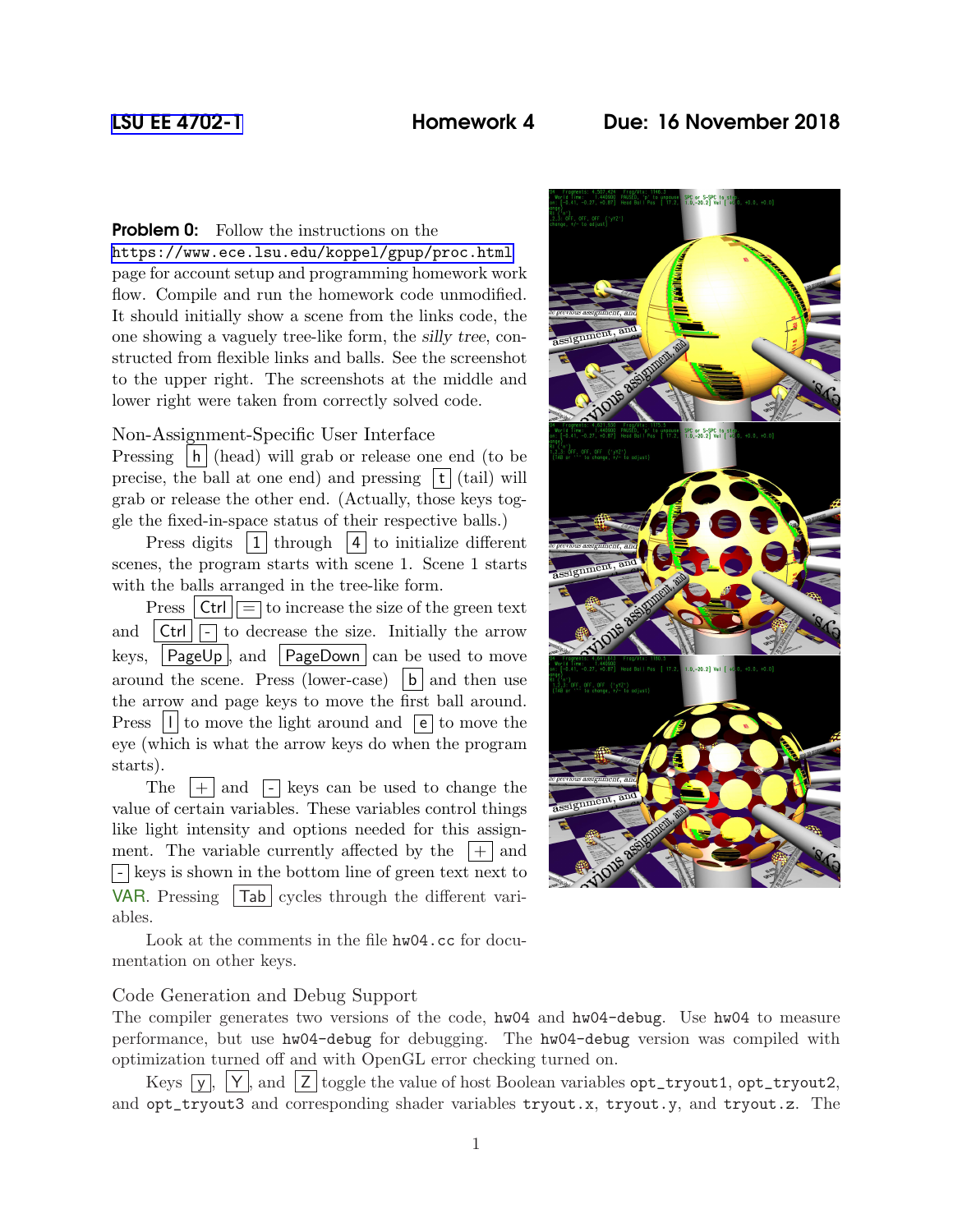user interface can also be used to modify host floating-point variable opt\_tryoutf and corresponding shader variable tryoutf using the  $|\text{Tab}|$ ,  $|+\rangle$ , and  $|\cdot|$  keys, see the previous section. These variables are intended for debugging and trying things out.

#### Sphere Rendering

The sphere can be rendered using two methods, the tessellated sphere, and the true sphere methods. The option in use is toggled by pressing (lower case)  $\boxed{z}$  and the current setting is shown next to Sphere in the green text. Both TRUE and HW04 indicate the true sphere method, TESS indicates the tessellated sphere method.

The tessellated sphere method is the one initially covered in class in which the sphere is approximated by triangles. A buffer object holds the triangles' vertex coordinates arranged for a triangle strip rendering pass. Those coordinates are in a local coordinate space in which the sphere center is at the origin and the sphere has a radius of 1. The number of triangles is based on variable opt\_slices, larger values result in a closer approximation to a sphere.

The rendering pass for both tessellated and true spheres is done in routine render\_bunch\_render in file shapes.h. For both cases three additional buffer objects are prepared, one holding the sphere orientation, sphere\_rot, one holding the sphere coordinates and radius, sphere\_pos\_rad, and one holding the sphere color sphere<sub>color</sub>. There is one element in each buffer object for each sphere. An element of sphere\_rot is a  $4 \times 4$  matrix, which rotates a coordinate from local to global space (but does not perform translation or scaling). Because of differences in matrix layout, the corresponding matrix in shader code rotates from global to local space. Each element of sphere\_pos\_rad is a 4-element vector. The first three components form the coordinate of the sphere center in global space. The 4th component is the sphere's radius. Each element of sphere\_color is a 4-element vector, which holds the red, green, blue, and alpha color components.

The tessellated spheres are rendered in an instanced pass. The pipeline inputs are taken from the vertex buffer object, and the number of instances is set to the number of spheres. The shaders in hw04-shdr-sphere.cc render the sphere (and its shadow volumes). The input to the vertex shader, vs\_main\_instances\_sphere(), is a triangle (sphere surface) coordinate in local space. It converts it into global (object) space using the instance ID to get the location, orientation, and radius from the buffer objects described above. The color is retrieved by the fragment shader.

The rendering pass for the true spheres is also started in render\_bunch\_render. In this rendering pass there is no vertex shader input other than the vertex ID. The input primitive is a point and the number of vertices is set equal to the number of spheres. This pass uses code in hw04-shdr-hw04.cc. The geometry shader, gs\_main, computes the coordinates of a square that will frame the sphere as seen from the user, and emits two triangles that form this square. The input to the fragment shader, fs\_main, is the coordinate on this square corresponding to the fragment location. It computes the point on the sphere surface intersected by a line from the eye to the fragment location. If there is no intersection the fragment is discarded, otherwise a normal and texture coordinates are computed. To compute the texture coordinates the sphere rotation must be taken into account.

The code in fs\_main has some variables to be used in this assignment, they are described in the problems.

## Graphics and Performance Investigation Options

The user interface can be used to toggle various rendering options and for generating a screenshot.

Pressing  $|F12|$  will write a screenshot to file hw04.png (F00.png, where F00 is the name of the executable, such as hw04-debug). Any existing screenshot will be silently overwritten so be sure to rename files that you want to keep.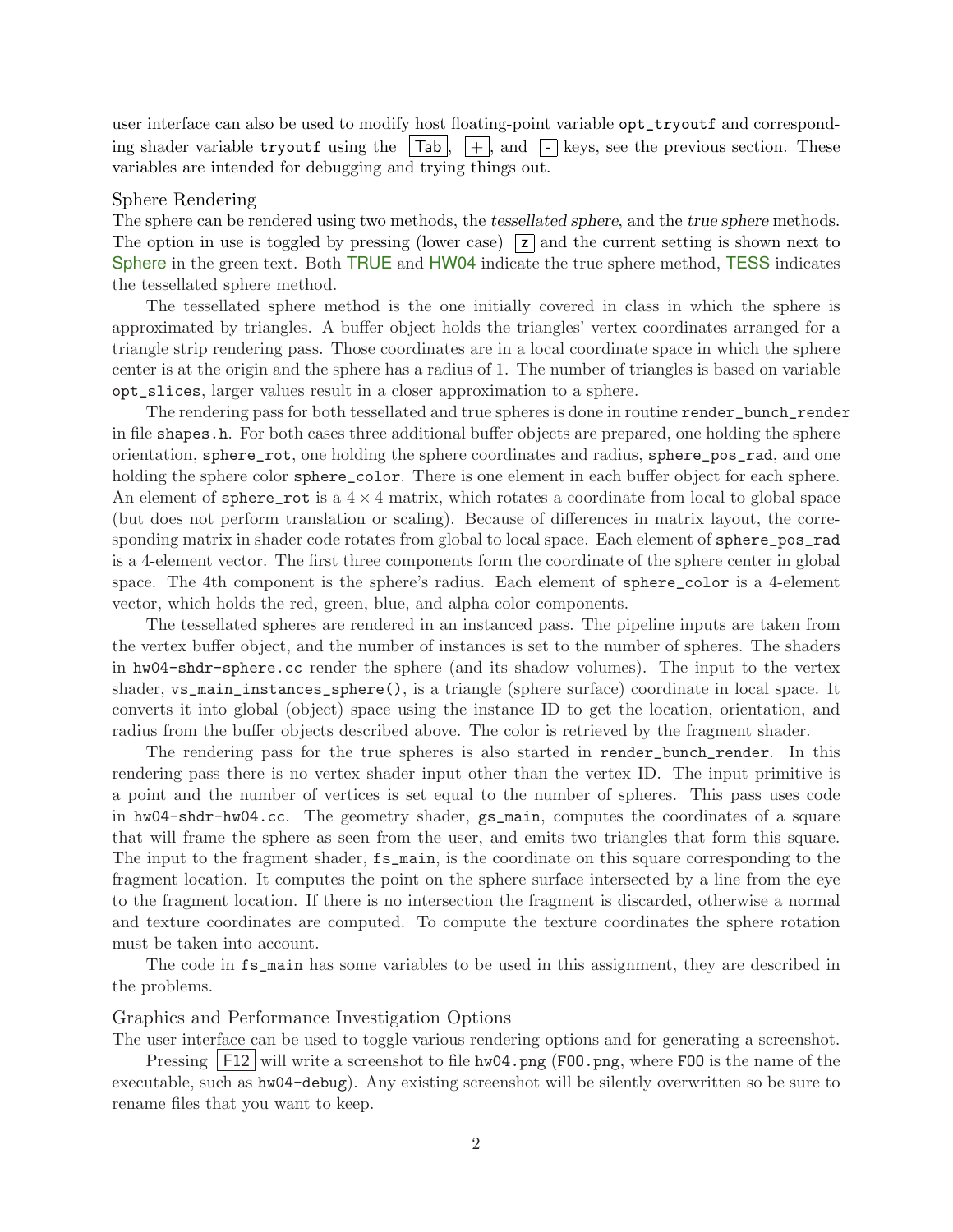The rendering of shadows is toggled by  $\boxed{\circ}$  and the rendering of reflections it toggled by  $\boxed{\mathsf{r}}$ . Their state is shown in the green text next to Effect:. Pressing  $\boxed{\vert n\vert}$  will toggle how surface normals are computed for tessellated spheres, the possibilities are to use the triangle normal or the sphere normal. The use of the triangle normals makes it easier to see the triangles from which the sphere was tessellated.

The scenes differ in the number of objects, which include spheres, links, and the platform (which for this assignment we'll consider one object). The rendering of objects by type can be toggled on and off by pressing  $\|\cdot\|$ ,  $\|\cdot\|$ ,  $\|\cdot\|$ , for spheres, links, and the platform. See the green text line starting with Hide.

### Display of Performance-Related Data

The top green text line shows performance in various ways. XF shows the number of display frames per frame buffer update. An ideal number is 1. A 2 means that two display frame update were done in the time needed to update the frame buffer once, presumably because the code could not update the frame buffer fast enough. GPU.GL shows how long the GPU spends updating the frame buffer (per frame), GPU.CU shows how long the computational accelerator takes per frame. The computational accelerator computes physics in this assignment. On the lab computers the computational accelerator GPU is different than the one performing graphics. CPU GR is the amount of time that the CPU spends on graphics, and CPU PH is the amount of time that the CPU spends on physics.

The second line, the one starting with Vertices, shows the number of items being sent down the rendering pipeline per frame. Clip Prim shows the number of primitives before clipping (in) and after clipping (out).

**Problem 1:** The code in fs\_main (in file hw04-shdr-hw04.cc so that when holes is true (see the code) the sphere is not visible in the locations described below and when lenses is true the sphere is only visible in those same locations, in both cases show the inside of the sphere when appropriate. See the screen shots at the top of the assignment.

Variable opt\_n\_holes\_eqt specifies roughly how many holes there should be along a circumference (such as the equator on a globe). Distribute the holes roughly evenly and so that 80% of a line along the sphere connecting the centers of two adjacent holes would be over holes (40% over one hole, 20% on the rendered surface, 40% over the other hole).

The hole locations should rotate with the sphere, just as texture coordinates do. That is, the part of a texture that touches a hole should not change as the sphere rotates.

Note that the fragment shader computes the same kind of eta and theta angle values used to construct the sphere, and from those computes the texture coordinates. Those same eta and theta values can be used to find hole locations. For example, if  $n$  is the number of holes along the equator, the  $\eta_h$  value for a hole might be  $\eta_h = \lfloor \eta \frac{n}{\pi} + \frac{1}{2} \rfloor$  $\frac{1}{2}$  $\frac{\pi}{n}$  $\frac{\pi}{n}$ , where  $\eta$  is the eta value for the fragment. The  $\eta_h$  and  $\theta_h$  value can be used to find the surface coordinates of a hole, and from that one can find the distance from the hole center to the fragment. The fragment is in the hole if this distance is below some threshold.

(a) Modify fs\_main so that the sphere surface is not rendered where there are holes when holes is true, or so that the sphere surface is rendered only where there are holes when lenses is true.

(b) If there is a hole in the front surface of a sphere render the back surface of the sphere. When doing so compute the correct normal and check for the presence of a hole. If the back surface is visible set front to false.